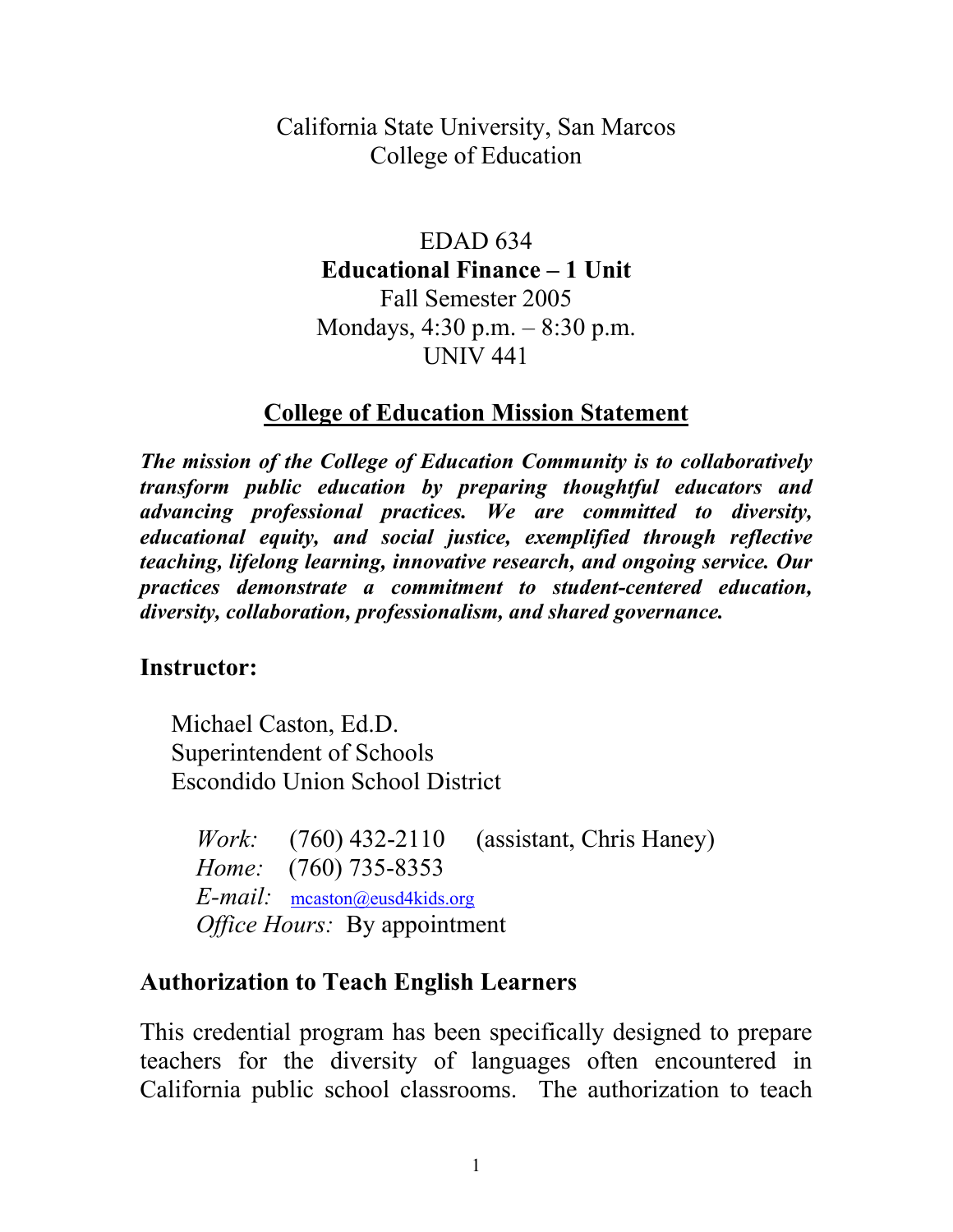English learners is met through the infusion of content and experiences within the credential program, as well as additional coursework. Students successfully completing this program receive a credential with authorization to teach English learners.

# **Students with Disabilities Requiring Reasonable Accommodations**

Students are approved for services through the Disabled Student Services Office (DSS). This office is located in Craven Hall 5205, and can be contacted by telephone at (760) 7450-4905, or TTY (760) 750-4909. Students authorized by DSS to receive reasonable accommodations should meet with their instructor during office hours or, in order to ensure confidentiality, in a more private setting.

# **Course Description (1 unit)**

This course is the second in a two-course sequence articulating the financial and legal aspects of entry-level school administration and leadership. Students concentrate on basic principles and practices of school finance, including budget generation and implementation at site and district levels. Critical financial issues are addressed, as is the financial decision-making process. The relationship between law and finance is discussed as major responsibilities of school administrators and educational leaders.

# **Goals**

This course will assist the candidate to:

- 1. Understand the impact of state and federal governmental decisions on local school districts and school sites
- 2. Use financial mechanisms as management tools
- 3. Prepare site budgets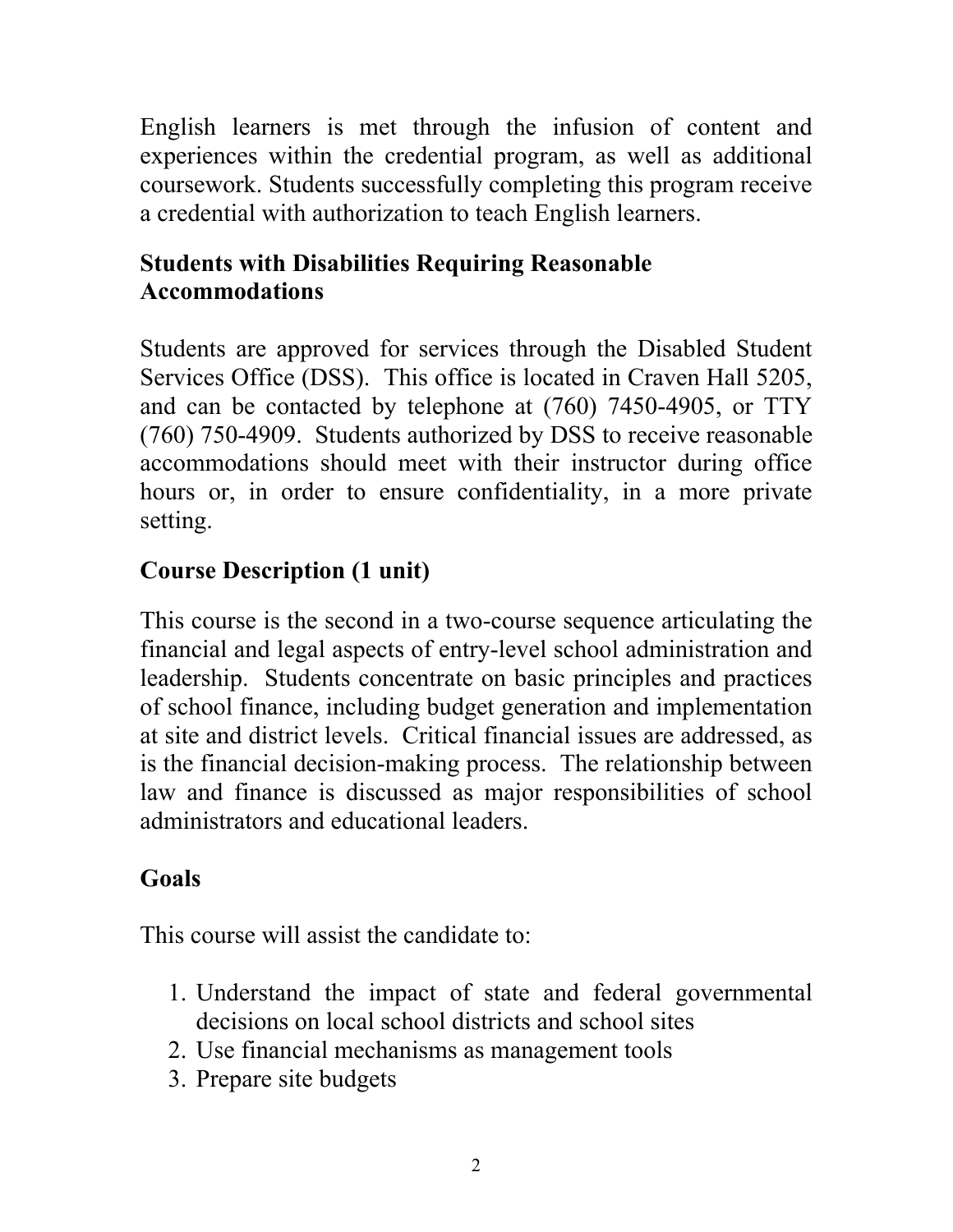4. Effectively use financial resources for the benefit of the school community

### **Objectives**

Upon the completion of the course, the candidate will know and understand:

- 1. The roles of federal, state, and local agencies in the budget process
- 2. Functions of school boards and district administration in governance and financial policy making
- 3. Financing public schools, including historical development, district and site funding, and budgeting and financial implications of personnel contracts and other obligations
- 4. Financial implications of federal- and state-mandated programs and policies
- 5. Uses of educational technology in issues of educational finance

### **Text and Resource Materials**

- Articles on school finance
- District and site budgets
- Collective bargaining agreements
- Articles from local newspapers

### **Student Expectations**

|    | Attend all classes and actively participate | $50\%$ |
|----|---------------------------------------------|--------|
| 2. | Written assignment                          | 20%    |
|    | 3. In-class activities                      | 30%    |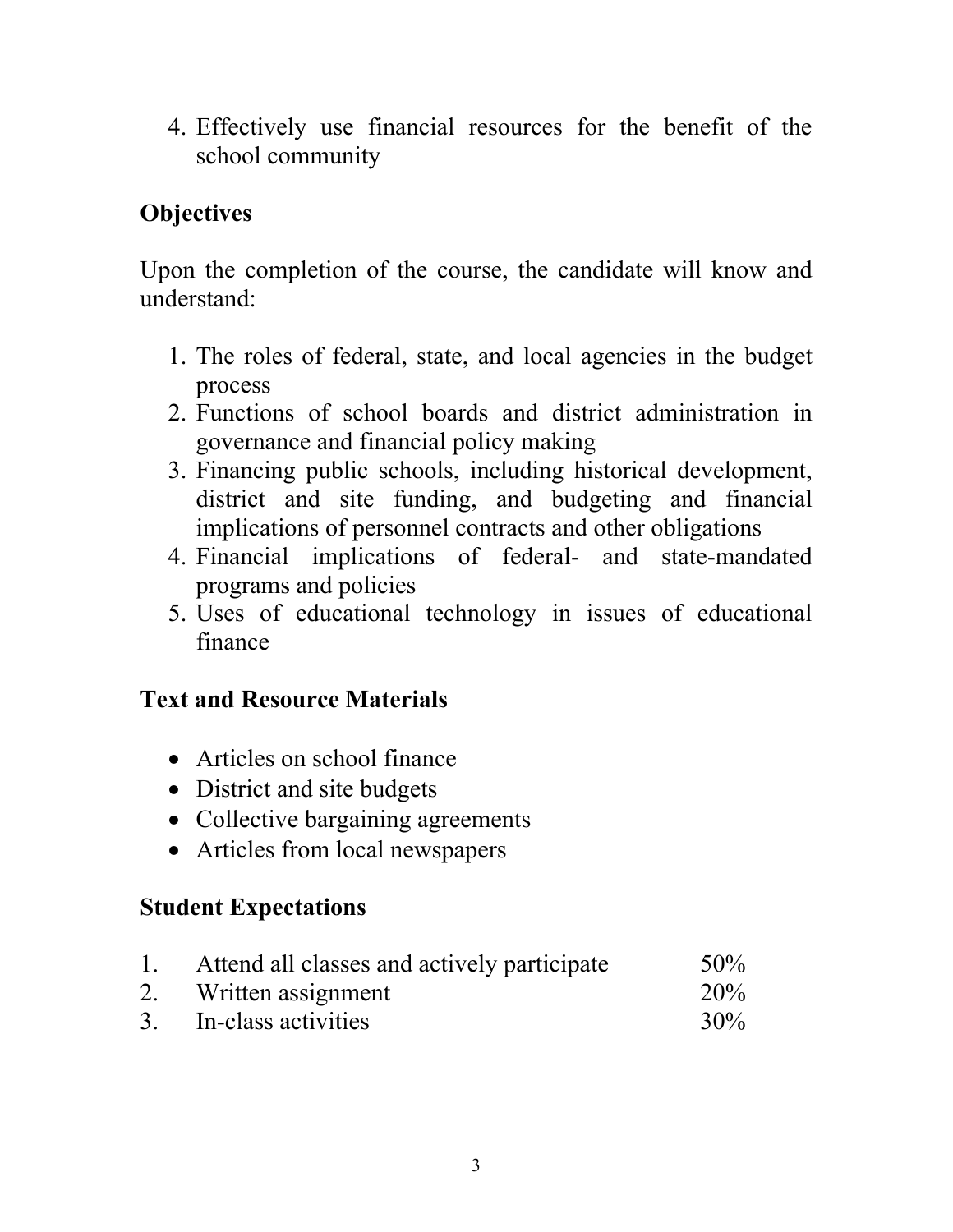# **Class meeting schedule**

| 11/14/05 | State spending, ADA and how it works<br>School finance terms<br>Ethical leadership<br>Federal budgets/categorical programs<br>Collective bargaining and budgets<br>How California ranks<br>Hot topics                                                                               |
|----------|-------------------------------------------------------------------------------------------------------------------------------------------------------------------------------------------------------------------------------------------------------------------------------------|
| 11/28/05 | Site budget/district budgets (guest speaker on<br>site budgets)<br>State budget, is this the best system?<br>School facilities funding, bonds, COPs, and<br>state funds<br>Adequate revenue, where does it come from?<br>Sign up for discussion groups<br>Hot topics                |
| 12/5/05  | Effective cost-saving tips for districts and sites<br>Goal setting and the budget<br>Role of the Board of Education<br>Proposition 77 and Proposition 98<br>Declining enrollment, why is it so hard to deal<br>with?<br>Budget development, what is the best process.<br>Hot topics |
| 12/12/05 | Discussion groups, analysis of district and site<br>budgets<br>How to get that position you may want<br>Hot topics                                                                                                                                                                  |